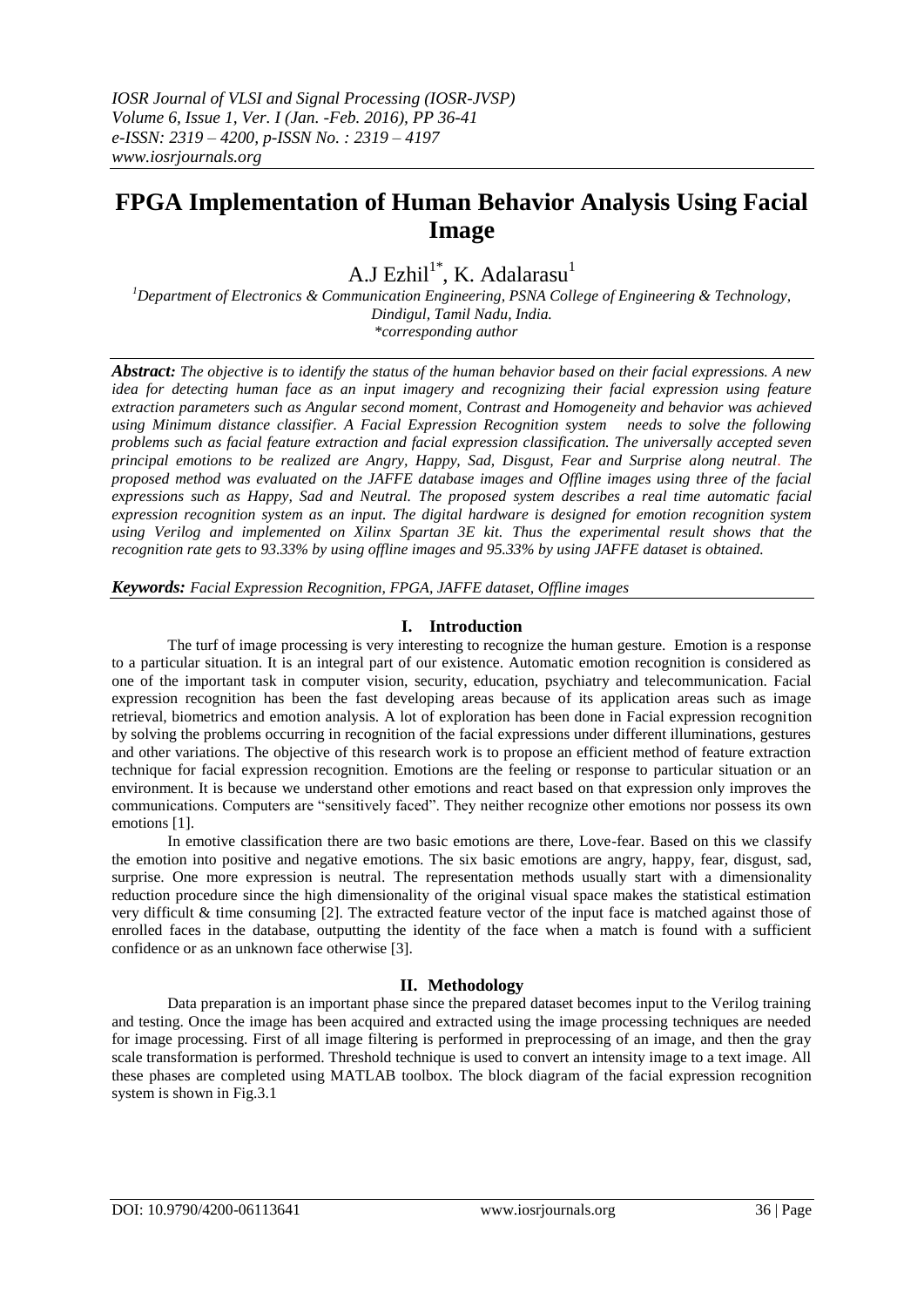

**Fig.3.1** Block diagram of the facial expression recognition system

## **Proposed Outline**

- *(i)* Facial expressions such as Happy, Sad and Neutral are taken from the JAFFE images and also from Offline images.
- *(ii)* Pre-process the image.
- *(iii)* Convert the image into 3\*3 pixel values and extract the feature values by comparing the center value of the pixel with the remaining pixels (i.e., >=center value of pixel)
- *(iv)* A binary format of 0's and 1's are obtained for the execution of the features.
- *(v)* Feature parameters are extracted using Verilog code.
- *(vi)* Finally it is implemented using FPGA kit.

## **Feature Extraction**

In order to recognize facial expressions from frontal images, a set of key parameters that best describe the particular set of facial expression needs to be extracted from the image such that the parameters can be used to discriminate between expressions. This definite value was measured in number of pixels. The binary measures gave either a present (1) or an absent (0) value. The three parameters such as Contrast, Angular Second Moment, and Homogeneity were extracted and analyzed to decide their effectiveness in identifying a certain facial expression. The feature parameters can be analyzed using the following expressions.

*(i)* Angular second moment

Energy is a measure of textural uniformity of an image, and hence it is often called as Uniformity or Angular Second Moment. Energy obtained is always highest when the grey level distribution is a constant.

$$
ASM = b1^2 + b2^2 + b3^2 + b4^2 + b5^2 + b6^2 + b7^2 + b8^2
$$

*(ii)* Contrast

Contrast measures the variance of a gray level and is the main diagonal near the moment of inertia. When Contrast is larger texture is deeper and is larger for varying intensity images.

Contrast=8^2\*(b1+b2+b3+b4+b5+b6+b7+b8)

*(iii)* Homogeneity

The quality of being uniform throughout in composition or structure of an image. Different moment gives expression to the homogeneity and the local change of image texture. Higher different moment value means fewer varieties in different section of image texture.

Homogeneity=(1-mean) ^2\*(b1+b2+b3+b4+b5+b6+b7+b8)

Where,

Mean =b1+b2+b3+b4+b5+b6+b7+b8/8

## **III. Experimental Analysis**

Facial expression experiments are performed on grayscale image databases. Images from Offline facial images and JAFFE database are used for experiments. JAFFE database consists of grayscale images that have 7 expressions of 10 people including neutral. The images for expressions: 'neutral', 'happy', 'sad' is taken. The database is organized in the same sequence given above for each person. This database was used to test the accuracy of the facial expression recognition algorithm.

The Offline images of happy, sad, and neutral are also taken for experimental analysis. Each grayscale image sequence in the database depicted one of the expression classes (happy, sad and neutral against reference image). The first image in the sequence was a neutral image. Confidence level of each expression was calculated for each of the subsequent images against the reference image. The calculated vector of confidence levels was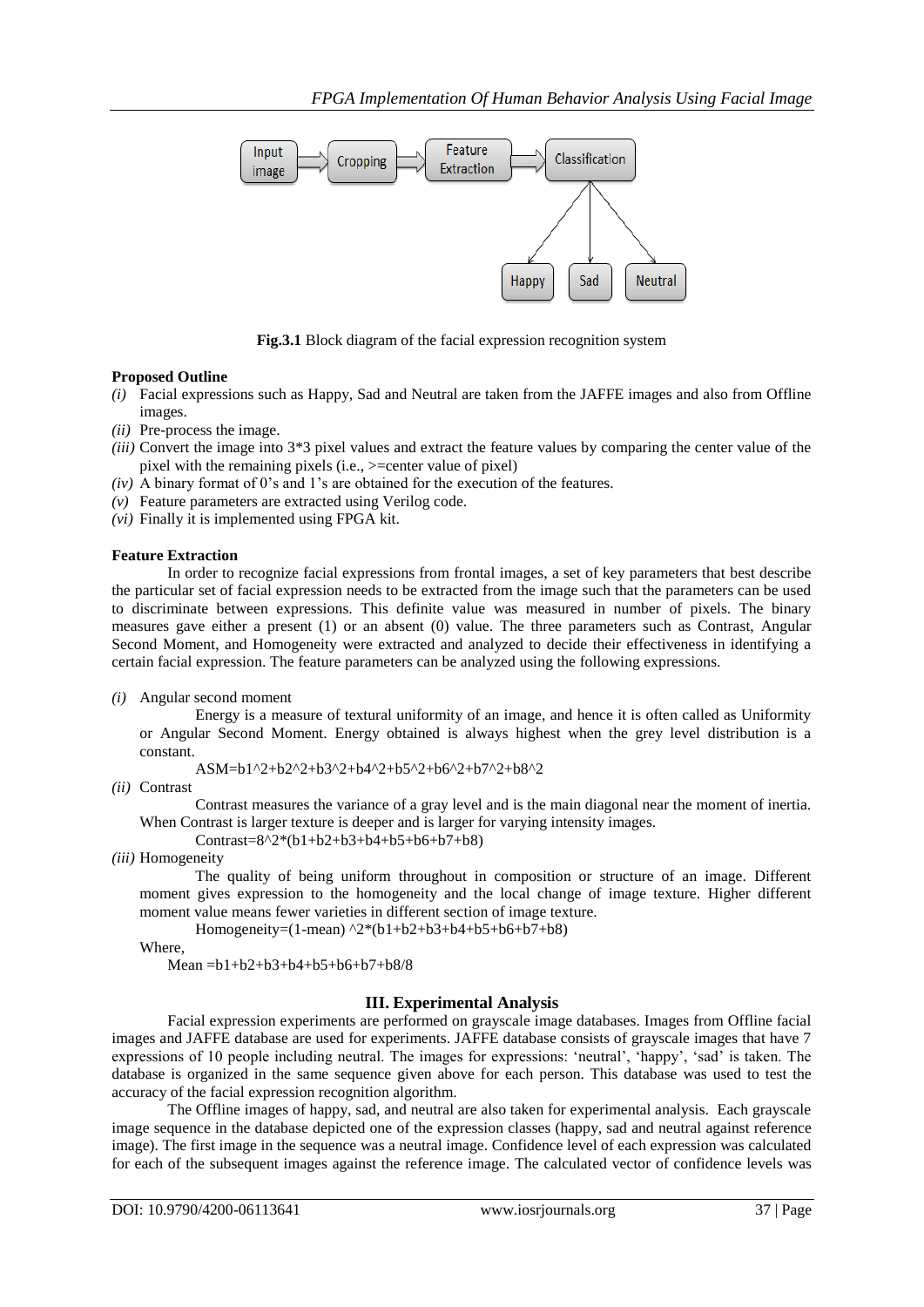added to give total confidence for each of the expressions with the help of Minimum distance classifier to recognize the status of the human behavior.

### **Testing and Results**

To test the proposed solution, three different sets of gestures of persons are prepared. These images are totally different from the learning subset of images in the sense that each face image was taken at different time with different instance of gesture. Even certain gesture is closed or has different orientation. Further, when only a single face had been exposed to the network and it was able to recognize the gesture with relatively high percentage of matching. The system was trained using the three different gesture images. The category used for the training is Happy, Sad and Neutral stages of face expressions. The setup is tested with 16 Offline images of 3 gestures and some of those were shown in Table.3.1



**Table 3.1** Results of a sample of 10 tested images

The following Table.3.2 shows the statistical summary results of Offline images.

| No. of input<br>images | of<br><b>Types</b><br>gesture | Recognized<br>images | <b>Result</b><br>(%) |
|------------------------|-------------------------------|----------------------|----------------------|
|                        | <b>Happy</b>                  |                      | 80%                  |
|                        | <b>Neutral</b>                |                      | 100%                 |
|                        | Sad                           |                      | 100%                 |

**Table.3.2** Statistical summary results of Offline images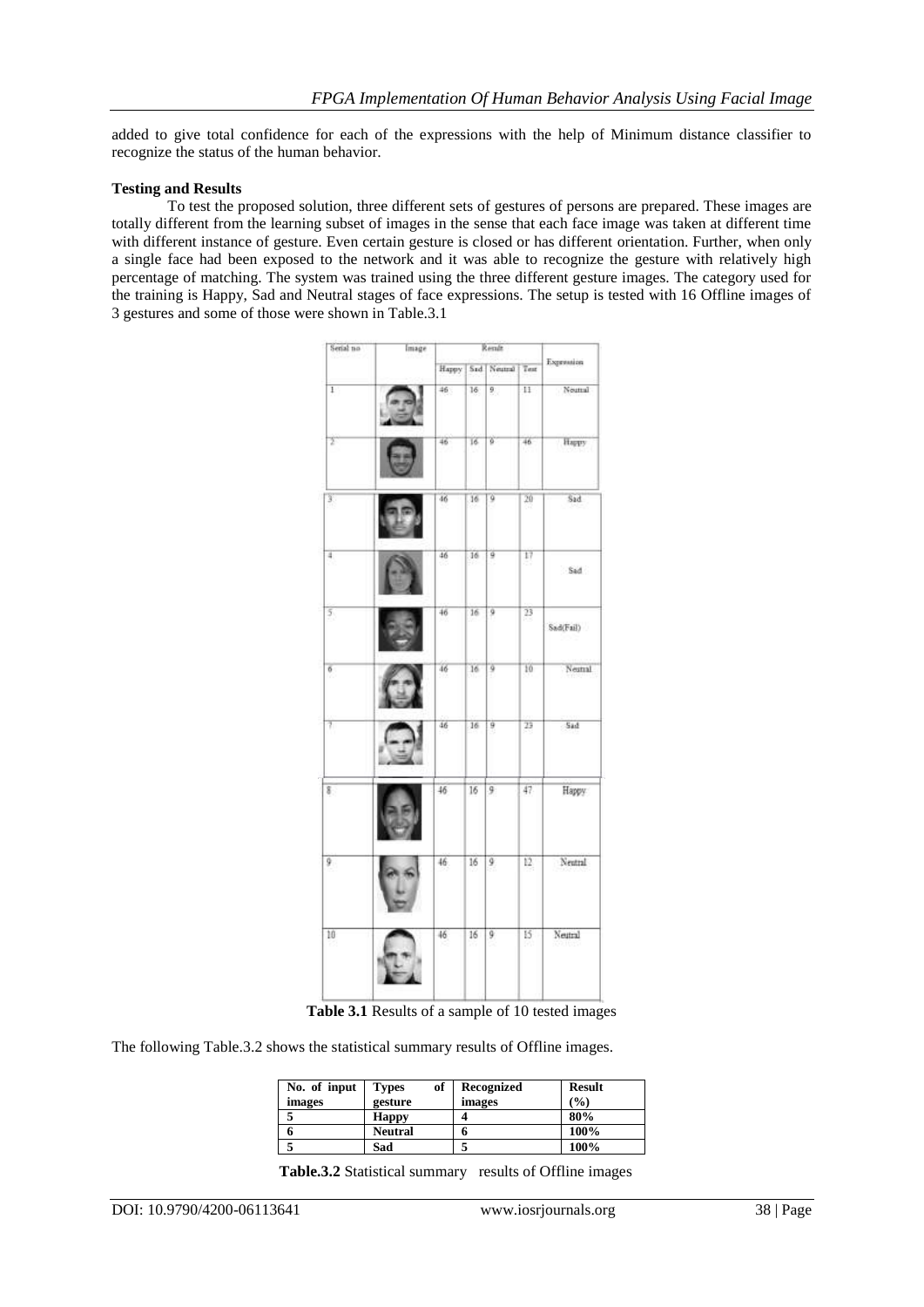| No.<br>- of<br>input images<br>(JAFFE images) | of<br><b>Types</b><br>gesture | Recognized<br>images | <b>Result</b><br>(%) |
|-----------------------------------------------|-------------------------------|----------------------|----------------------|
| 31                                            | <b>Happy</b>                  | 28                   | 90%                  |
| 31                                            | Sad                           | 31                   | 100%                 |
| 30                                            | <b>Neutral</b>                | 29                   | 96%                  |

The following Table.3.3 shows the statistical summary results of JAFFE images.

| Table.3.3 Statistical summary results of JAFFE images |  |  |
|-------------------------------------------------------|--|--|
|-------------------------------------------------------|--|--|

Thus the recognition rate shows of about 80% for happy and about 100% for the expressions of sad and neutral, whereas for JAFFE images it shows 90% for Happy, 96% for Neutral and 100% for Sad.

#### **Simulation Analysis**

MATLAB software is used for preparing the database. The image is being read in MATLAB from which the pixels are generated into 256\*256 then these pixels are used as inputs to the Verilog on which power method algorithm is applied. The values which are generated can have a slight difference and are based on the processor. Pixels are transferred to (UART) universal asynchronous receiver transmitter serial communication which is used for communication between software and hardware (FPGA). Xilinx ISE 13.4 has been used as a Verilog simulation and synthesis tool to test the design.

The simulation result for the facial expression Sad displaying 1 is shown in the Figure 3.2



**Fig.3.2** Simulation result for the expression Sad

The simulation result for the facial expression Neutral displaying 1 is shown in the Figure 3.3

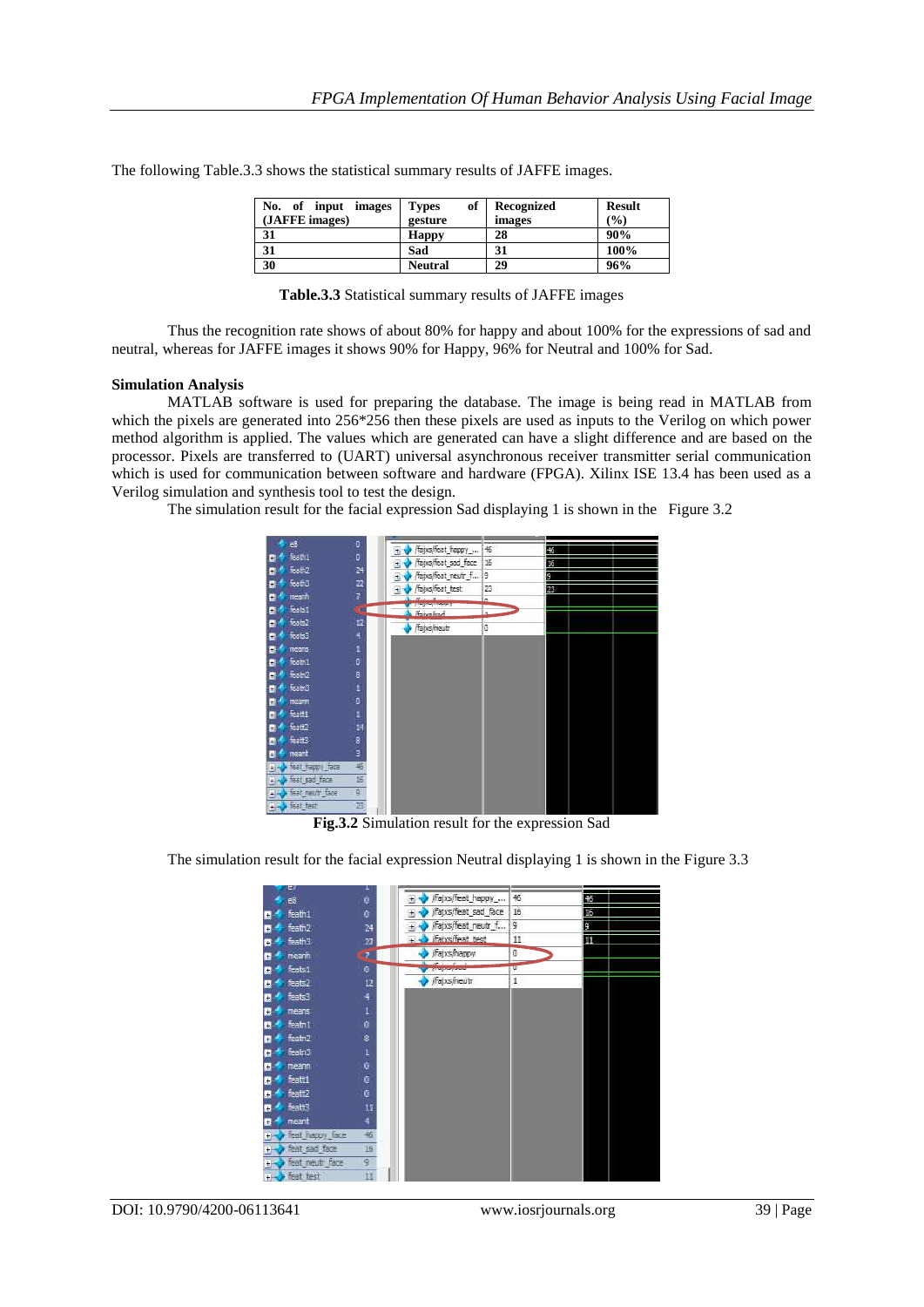**Fig.3.3** Simulation result for the expression Neutral

The simulation result for the facial expression Happy displaying 1 is shown in the Figure 3.4



**Fig.3.4** Simulation result for the expression Happy

## **Efficacy Analysis**

The efficacy analysis of the facial expressions for Happy, Sad and Neutral of both JAFFE and Offline images are calculated and their results are shown in Fig.3.5



**Fig. 3.5** Efficacy analysis of Facial expression.

## **Hardware Description**

The algorithm is implemented on FPGA kit. The board used is Nexys2 circuit board which is based on Xilinx Spartan 3E FPGA. It's on board high speed USB (Universal serial bus) 2 port, 16Mbytes of RAM and ROM and several input-output devices and ports make it an ideal platform for digital systems of all kinds. The FPGA on the Nexys2 board must be configured. During configuration a bit file is transferred into memory cells within the FPGA. The FPGA can be programmed in two ways: directly from a PC using the on board platform flash ROM or through the USB port. A jumper on the Nexys2 board determines which source the FPGA will use to load its configuration. The FPGA will automatically load a configuration from the platform flash ROM. Eight LED (Light emitting diode) are provided for circuit output.

## **IV. Conclusion**

Thus the main objective of the present work is based on the classification of emotions using Minimum distance classifier on Xilinx which is implemented on Spartan 3E kit. The proposed algorithm is implemented on JAFFE database and also with Offline facial images. Each image is enhanced, localized and its distinct features are extracted and have found the status of the human behavior. An overall excellent classification rate of 93.33% results for principal emotions like Happy, Sad along with Neutral on Offline images is obtained and for JAFFE classification rate of 95.33% is attained. The Experimental results show that algorithm can be effectively distinguishing different expressions by identifying features. Therefore in future an attempt can be